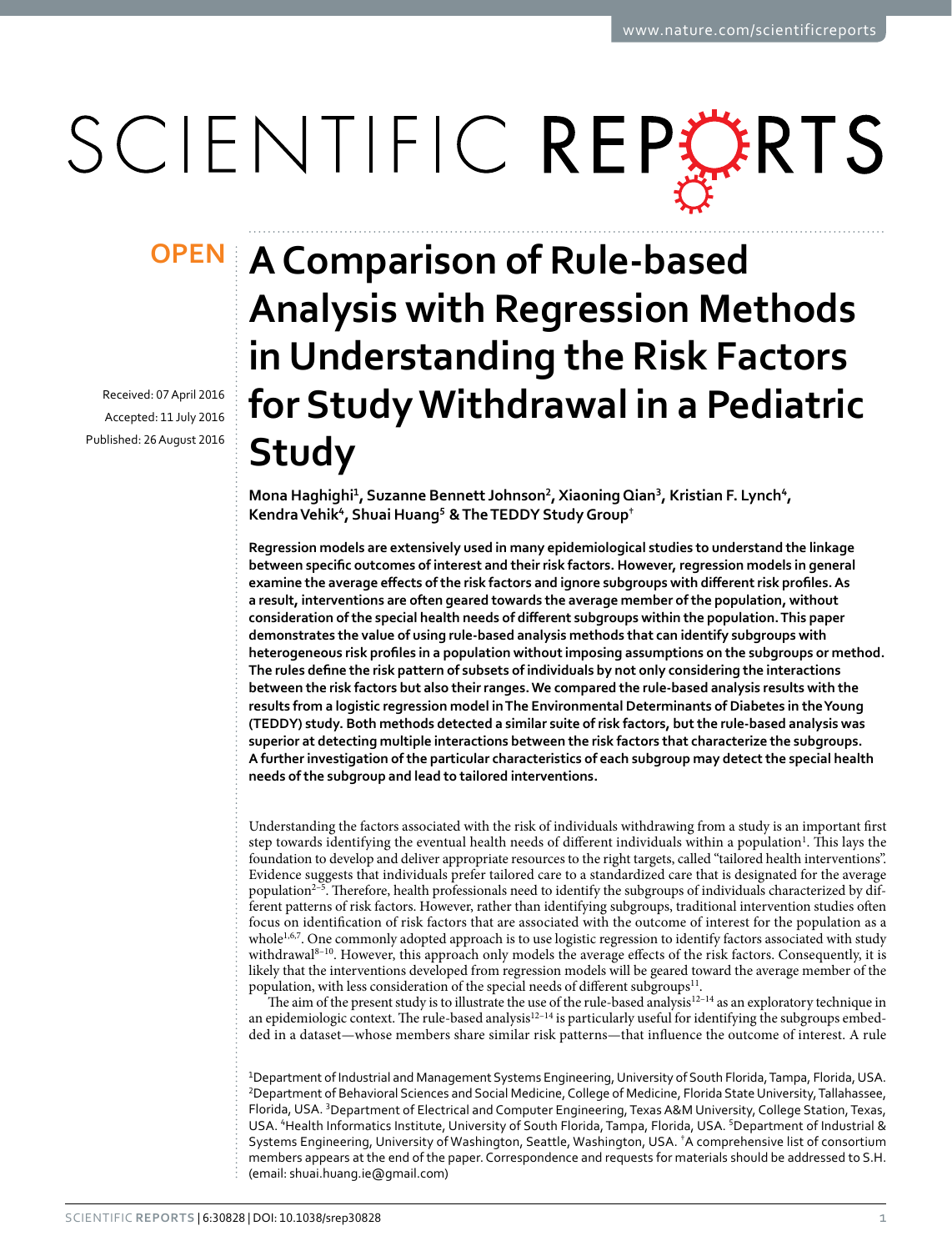describes the range of values on one or more risk factors that are associated with either an increase or decrease in risk for withdrawal in a subset of individuals. Thus, rules provide a natural semantics to define the risk pattern of subsets of individuals while each rule may indicate a specific unmet health need or warning signal for study withdrawal. By identifying the unknown rules from observational studies, a comprehensive set of risk-predictive rules can be considered as a set of sensors, providing us personalized risk estimation by looking into the risk patterns endorsed by each individual.

Specifically, we used a recently developed rule-discovery algorithm for the rule-based analysis, the RuleFit method[14,](#page-9-2) which is one example from a huge array of rule-based methods that are promising for epidemiologic research. The RuleFit method has an advantage over logistic regression because it relies on a nonparametric model with fewer modeling assumptions, random forest<sup>[13](#page-9-3)</sup>, which is capable of identifying the risk predictive rules. There is no need to explicitly include covariate interactions or transformations into the model because of the recursive splitting structure used in generating the random forest. Also, the rule-based analysis permits an individual's risk to be predicted on the basis of only one, or at most a few, risk factors, whereas scores derived from regression models require that all covariates be available.

We demonstrate the rule-based analysis using data from a large multinational epidemiological natural history study of type 1 diabetes mellitus (T1DM), the Environmental Determinants of Diabetes in the Young (TEDDY) stud[y15](#page-9-4). Specifically, we use the rule-based analysis for predicting study withdrawal during the first year of the TEDDY study, by effectively integrating the psychosocial, demographic, and behavioral risk factors collected at study inception. We compare the rule-based analysis with a previous analysis that was conducted on the same data<sup>10</sup>. The previous analysis used traditional logistic regression methods to identify factors collected at study inception that were strongly associated with study withdrawal during the first year of TEDDY[10](#page-9-5). However, the way these factors interact with each other and the way these interactions might define subgroups in the study population with different risk levels remain unknown. Therefore, we tested the hypothesis that the rule-based analysis can identify the risk-predictive rules useful for stratifying the study population into different subgroups with different risk levels for study withdrawal in the first year of TEDDY. The previous analysis<sup>10</sup> provided us an opportunity for critically evaluating the potential added value of a rule-based analysis over that provided by traditional logistic regression methods. Also, we considered how the rule-based method could lead to more informed intervention strategies or prioritization of the intervention allocation to the study participants. By conducting this comparison, we also hoped to identify some practical guidelines for when we should use rule-based methods and when regressions model would be more preferable, enriching the analytic toolbox of today's epidemiologists to address the emerging data challenges.

### **Materials and Methods**

**The TEDDY study.** TEDDY is a natural history study that seeks to identify the environmental triggers of autoimmunity and T1DM onset in genetically at-risk children identified at three centers in the United States (Colorado, Washington, and Georgia/Florida) and three centers in Europe (Finland, Germany, and Sweden). Infants from the general population with no immediate family history of T1DM, as well as infants who have a first degree relative with T1DM, are screened for genetic risk at birth using human leukocyte antigen genotyping. Parents with infants at increased genetic risk for T1DM are invited to participate in TEDDY. Parents are fully informed of the child's increased genetic risk and the protocol requirements of the TEDDY study, including the requirement that eligible infants must join TEDDY before the infant is 4.5 months of age. The TEDDY protocol is demanding with study visits for blood draws and other data and sample collection scheduled every three months during the first four years of the child's life and biannually thereafter. Parents are also asked to keep detailed records of the child's diet, illnesses, life stresses and other environmental exposures. TEDDY obtains written consent from the parents shortly after child's birth for obtaining genetic and other samples from the infant and also parents. Detailed study design and methods have been previously published<sup>15</sup>. The study methods have been carried out in accordance with the approved guidelines by local Institutional Review or Ethics Boards and monitored by an External Evaluation Committee formed by the National Institutes of Health. The experimental protocols of the study were approved by the National Institute of Health.

**Study sample.** This analysis focused on two groups of families from the general population used in the previous logistic regression stud[y10:](#page-9-5) 2,994 families who had been active in TEDDY for ≥1 year and 763 families who withdrew from TEDDY during the first year. Both the prior and current analyses were limited to general population families because study withdrawal among the first degree relatives population was rare.

**Study variables.** Study variables were selected from data collected on the screening form at the time of the child's birth and from interview and questionnaire data collected at the baby's first TEDDY visit. These variables included: demographic characteristics—TEDDY country (Finland, Germany, Sweden, United States); mother's age (in years); child's gender; maternal health during pregnancy-number of illnesses, gestational diabetes or type 2 diabetes (yes/no); mother's lifestyle behaviors during pregnancy—smoked at any time during pregnancy (yes/ no), alcohol consumption (no alcohol, 1–2 times per month, ≥3 times per month during each trimester), employment status (worked during all 3 trimesters/did not work at all or reduced work hours); baby's health status–birth complications (yes/no), health problems since birth (yes/no), hospitalizations after birth (yes/no); number of stressful life events during and after pregnancy; mother's emotional status including worry and sadness during pregnancy (rated on 5 point scales), anxiety about the child's risk of developing diabetes measured by a six-item scale adapted from the State component of the State-Trait Anxiety Inventory<sup>2–4</sup>; the accuracy of the mother's perception of the child's risk for developing diabetes (accurate: indicating the child's T1DM risk was higher or much higher than other children's T1DM risk; inaccurate: indicating the child's T1DM risk was the same, somewhat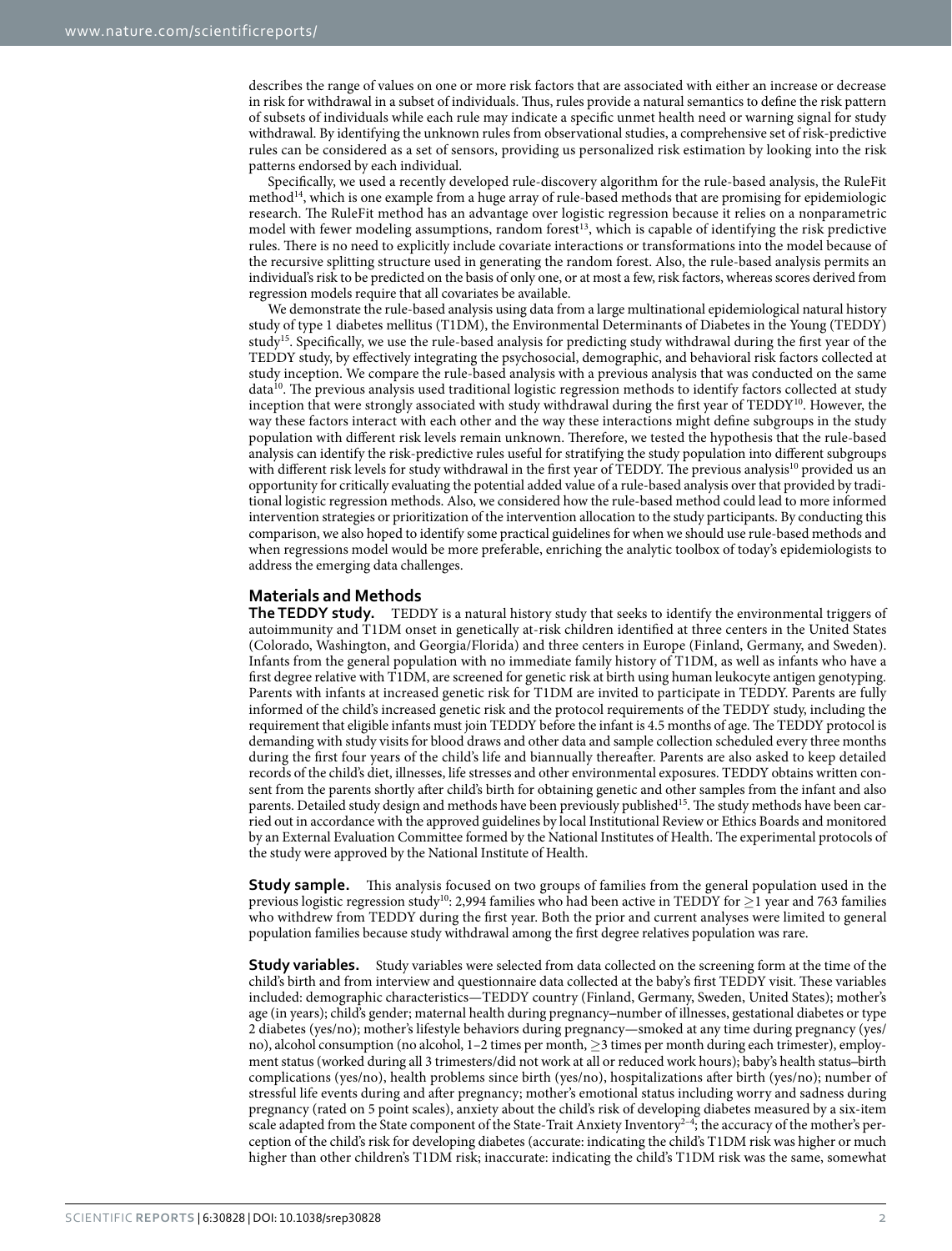<span id="page-2-0"></span>

|                                                    |                      | Sample with No Missing Data $(N=3431)$ |           |          |           |                                   |       | Sample with missing data<br>imputed $(N = 3757)$ |           |          |
|----------------------------------------------------|----------------------|----------------------------------------|-----------|----------|-----------|-----------------------------------|-------|--------------------------------------------------|-----------|----------|
| <b>Predictor variable</b>                          |                      | <b>Estimate</b>                        | <b>SE</b> | P-value  | <b>OR</b> | 95% Confidence<br><b>Interval</b> |       | $\beta$                                          | <b>SE</b> | P-value  |
| Intercept                                          |                      | 1.126                                  | 0.424     | 0.008    |           |                                   |       | 0.982                                            | 0.400     | 0.014    |
| Country                                            | <b>United States</b> | ref                                    |           |          |           |                                   | ref   |                                                  |           |          |
|                                                    | Finland              | $-0.420$                               | 0.130     | 0.001    | 0.657     | 0.509                             | 0.848 | $-0.431$                                         | 0.123     | 0.0004   |
|                                                    | Germany              | 0.278                                  | 0.222     | 0.211    | 1.321     | 0.854                             | 2.042 | 0.154                                            | 0.218     | 0.481    |
|                                                    | Sweden               | $-0.342$                               | 0.110     | 0.002    | 0.711     | 0.572                             | 0.882 | $-0.346$                                         | 0.104     | 0.002    |
| Child sex female                                   | N <sub>o</sub>       | ref                                    |           |          |           |                                   |       |                                                  |           |          |
|                                                    | Yes                  | 0.160                                  | 0.092     | 0.081    | 2.316     | 1.840                             | 2.915 | 0.217                                            | 0.086     | 0.012    |
| Maternal age (years)                               |                      | $-0.058$                               | 0.009     | < 0.0001 | 0.944     | 0.927                             | 0.961 | $-0.053$                                         | 0.009     | < 0.0001 |
| Maternal Lifestyle Behaviors during Pregnancy      |                      |                                        |           |          |           |                                   |       |                                                  |           |          |
| Smoked                                             | No                   | ref                                    |           |          |           |                                   | ref   |                                                  |           |          |
|                                                    | Yes                  | 0.841                                  | 0.117     | < 0.0001 | 2.318     | 1.841                             | 2.918 | 0.803                                            | 0.117     | < 0.0001 |
| Alcohol consumption<br>in last trimester           | None                 | ref                                    |           |          |           |                                   |       |                                                  |           |          |
|                                                    | $1-2$ times/month    | $-0.343$                               | 0.148     | 0.020    | 0.709     | 0.531                             | 0.948 | $-0.280$                                         | 0.140     | 0.045    |
|                                                    | $>2$ times/month     | $-0.424$                               | 0.319     | 0.183    | 0.654     | 0.350                             | 1.222 | $-0.401$                                         | 0.299     | 0.180    |
| Worked all trimesters                              | No                   | ref                                    |           |          |           |                                   | ref   |                                                  |           |          |
|                                                    | <b>Yes</b>           | $-0.396$                               | 0.095     | < 0.0001 | 0.673     | 0.559                             | 0.811 | $-0.364$                                         | 0.090     | < 0.0001 |
| Dad participation                                  | No                   | ref                                    |           |          |           |                                   | ref   |                                                  |           |          |
|                                                    | <b>Yes</b>           | $-0.569$                               | 0.162     | 0.0005   | 0.566     | 0.412                             | 0.778 | $-0.608$                                         | 0.146     | < 0.0001 |
| Risk perception                                    | Underestimate        | ref                                    |           |          |           |                                   | ref   |                                                  |           |          |
|                                                    | Accurate             | $-1.257$                               | 0.375     | 0.0008   | 0.284     | 0.137                             | 0.593 | $-1.032$                                         | 0.354     | 0.004    |
| State Anxiety Inventory score                      |                      | 0.001                                  | 0.006     | 0.835    | 1.001     | 0.989                             | 1.014 | 0.001                                            | 0.006     | 0.825    |
| State Anxiety Inventory score x risk<br>perception |                      | 0.023                                  | 0.009     | 0.011    | 1.023     | 1.005                             | 1.041 | 0.018                                            | 0.009     | 0.039    |
| $>1$ missing data points                           |                      |                                        |           |          |           |                                   |       | 1.321                                            | 0.464     | 0.007    |

**Table 1. Previous logistic regression results for the sample with no missing data and the total sample with missing data imputed: Variables associated with study withdrawal in the first year of TEDDY. (Reprinted from Johnson, S. B.** *et al.***10 with permission from John Wiley and Sons Inc).**

lower or much lower than other children's T1DM risk); and whether the child's father completed the initial study questionnaire (yes/no).

**Previous logistic regression results.** Multiple logistic regression models were used to identify significant predictors of early withdrawal from TEDDY. Variables were entered in blocks in the following order: demographic variables (country of residence, child's gender, mother's age); pregnancy/birth variables (maternal diabetes, illness in mother or child, birth complications, maternal smoking; maternal drinking; maternal employment outside the home, maternal worry or sadness during pregnancy, number of stressful life events occurring during pregnancy or after the child's birth); father's participation in TEDDY defined by father's completion of a brief questionnaire; and mother's reactions to the baby's increased T1DM risk (anxiety and accuracy of mother's perception of the child's T1DM risk). Nine percent of the study sample  $(N = 326)$  had missing data on one or more variables. As expected, those subjects who had difficulty in complying with all data collection (35%) were more likely to withdraw than those with high data collection compliance (19%). While it is unknown what is the underlying mechanism that could explain this association, we suspect that this could indicate that the percentage of missing data is a good indicator that suggests a need for TEDDY study to better communicate with participant families and remove any possible difficulties for them to participate in the study. The analysis was first completed for those with no missing data and then rerun for the full sample using multiple imputation methods to generate appropriate parameter estimates for missing data using the Proc MI and Proc MIANALYZE procedures available from SAS 9.[15](#page-8-5) . [Table 1](#page-2-0) provides the results of the final logistic regression model for the sample of 3,431 TEDDY participants with no missing data. The model was highly significant (Chi-Square = 264.87 (12),  $p < 0001$ ) and accurately placed 81.6% of the sample into their respective group (Actives versus Withdrawals). The data in [Table 1](#page-2-0) also provides the final logistic regression model for the total sample, with multiple imputation methods used to replace missing data. Because the early withdrawal rate was higher among participants with missing data, we added a variable to the imputed model,  $>1$  missing data point (yes/no). The presence of  $>1$  missing data points predicted early drop-out over and above all other variables in the model. The descriptive information for each of the significant predictors is provided in [Table 2.](#page-3-0)

**Statistical methods.** *Basic idea of the RuleFit method.* We use RuleFit<sup>14</sup> to discover the hidden rules that may be predictive of the risk of early withdrawal in subsets of TEDDY individuals. A rule consists of several interacting risk factors and their ranges. We are interested in the rules by which the subjects can be stratified by distinct risk levels. For example, a rule consisting of State Anxiety Inventory Score >45 and Dad Participation=NO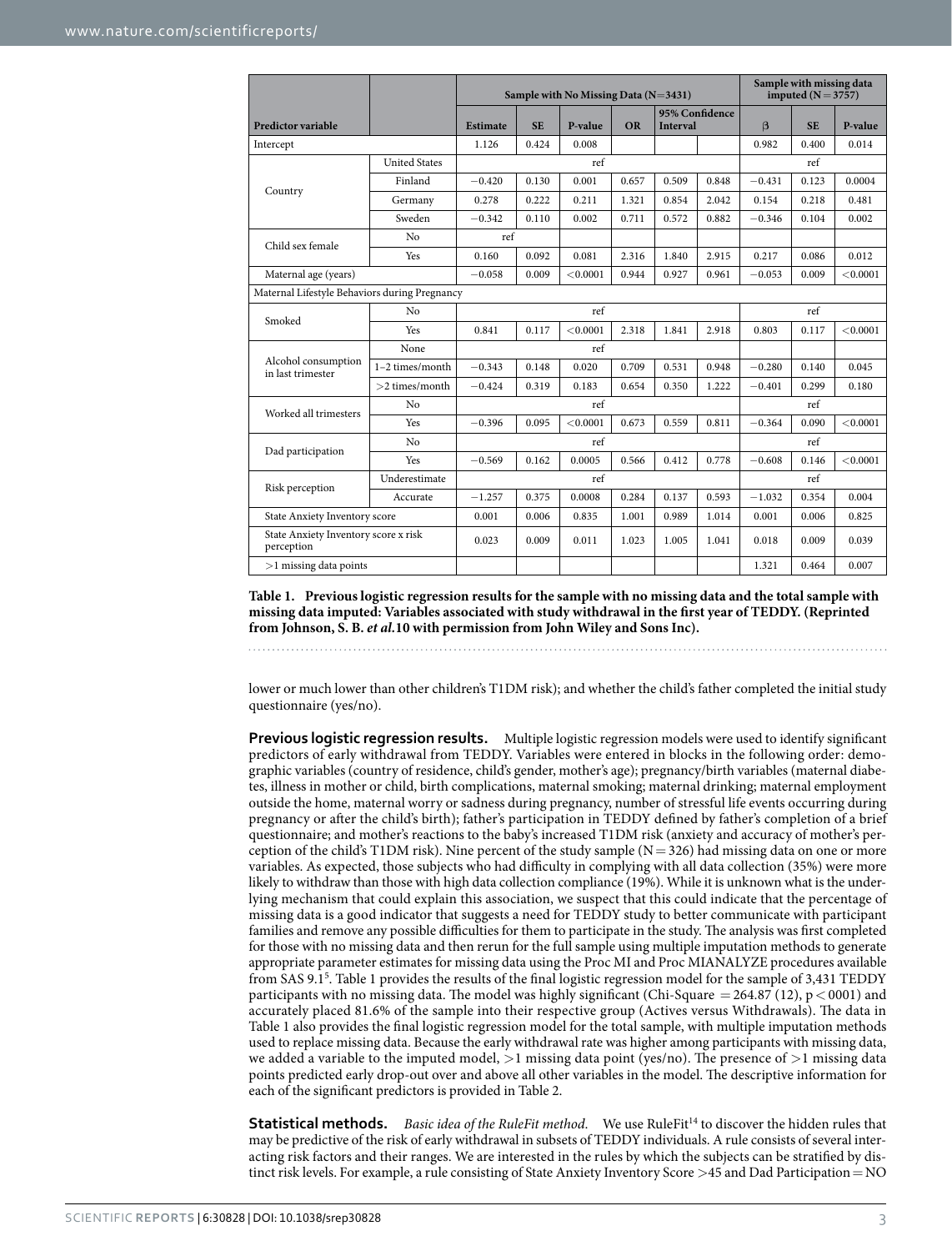<span id="page-3-0"></span>

| Characteristic                                    | <b>Actives</b><br>$(n=2994)$ | Withdrawals<br>$(n=763)$ | <b>Total Sample</b><br>$(n=3757)$ |  |  |  |  |
|---------------------------------------------------|------------------------------|--------------------------|-----------------------------------|--|--|--|--|
| Country                                           | N(%)                         | N(%)                     | N                                 |  |  |  |  |
| Finland                                           | 747(84%)                     | 140(16%)                 | 887                               |  |  |  |  |
| Germany                                           | 106(75%)                     | 36(25%)                  | 142                               |  |  |  |  |
| Sweden                                            | 1052(82%)                    | 231(18%)                 | 1283                              |  |  |  |  |
| <b>United States</b>                              | 1089(75%)                    | 356(25%)                 | 1445                              |  |  |  |  |
| Child sex                                         | N(%)                         | N(%)                     | N                                 |  |  |  |  |
| Male                                              | 1538 (81%)                   | 352 (19%)                | 1890                              |  |  |  |  |
| Female                                            | 1456 (78%)                   | 411 (22%)                | 1867                              |  |  |  |  |
| Maternal age (years)                              | M(SD)                        | M(SD)                    | M(SD)                             |  |  |  |  |
|                                                   | 30.8(5.0)                    | 28.5(5.7)                | 30.4(5.2)                         |  |  |  |  |
| Maternal Lifestyle Behaviors During Pregnancy     |                              |                          |                                   |  |  |  |  |
| Smoking                                           | N(%)                         | N(%)                     | N                                 |  |  |  |  |
| Smoked                                            | 296(63%)                     | 171(37%)                 | 467                               |  |  |  |  |
| Did not smoke                                     | 2602(84%)                    | 510(16%)                 | 3112                              |  |  |  |  |
| Data missing                                      | 96(54%)                      | 82(46%)                  | 178                               |  |  |  |  |
| Alcohol consumption at 3rd trimester              | N(%)                         | N(%)                     | N                                 |  |  |  |  |
| Alcohol 1-2 times per month                       | 474(87%)                     | 72(13%)                  | 546                               |  |  |  |  |
| Alcohol $\geq$ 3 time per month                   | 105(89%)                     | 13(11%)                  | 118                               |  |  |  |  |
| No alcohol                                        | 2359(79%)                    | 609(21%)                 | 2968                              |  |  |  |  |
| Data missing                                      | 56(45%)                      | 69(55%)                  | 125                               |  |  |  |  |
| Employment status                                 | N(%)                         | N(%)                     | N                                 |  |  |  |  |
| Worked all 3 trimesters                           | 1418(85%)                    | 251(15%)                 | 1669                              |  |  |  |  |
| Reduced work, quit, or did not work at all        | 1426(77%)                    | 417(23%)                 | 1843                              |  |  |  |  |
| Data missing                                      | 150(61%)                     | 95(39%)                  | 245                               |  |  |  |  |
| Dad Participation in TEDDY                        | N(%)                         | N(%)                     | $\mathbf N$                       |  |  |  |  |
| Participated                                      | 2813(82%)                    | 624(18%)                 | 3437                              |  |  |  |  |
| Did Not Participate                               | 181(57%)                     | 139(43%)                 | 320                               |  |  |  |  |
| Maternal Reactions to Child's Increased TIDM Risk |                              |                          |                                   |  |  |  |  |
| Risk perception                                   | N(%)                         | N(%)                     | N                                 |  |  |  |  |
| Accurate                                          | 1809(84%)                    | 355(16%)                 | 2164                              |  |  |  |  |
| Underestimate                                     | 1132(77%)                    | 343(23%)                 | 1475                              |  |  |  |  |
| Data missing                                      | 53(45%)                      | 65(55%)                  | 118                               |  |  |  |  |
| State Anxiety Inventory score                     | M(SD)                        | M(SD)                    | M(SD)                             |  |  |  |  |
| Total Sample                                      | 38.7(9.7)                    | 40.8(10.6)               | 39.1(9.9)                         |  |  |  |  |
| Risk Perception: Accurate                         | 38.8(10.2)                   | 41.7(10.4)               | 39.3(9.6)                         |  |  |  |  |
| Risk Perception: Underestimate                    | 38.4(10.2)                   | 39.9(10.8)               | 38.8(10.4)                        |  |  |  |  |
|                                                   | N(%)                         | N(%)                     | N                                 |  |  |  |  |
| Data missing                                      | 46 (42%)                     | 63 (58%)                 | 109                               |  |  |  |  |
| Missing Data                                      | N(%)                         | N(%)                     | N                                 |  |  |  |  |
| $\leq$ 1 missing data points                      | 2944 (81%)                   | 695 (19%)                | 3639                              |  |  |  |  |
| >1 missing data points                            | 50 (42%)                     | 68 (58%)                 | 118                               |  |  |  |  |

**Table 2. Characteristics of TEDDY Actives and Withdrawals. (Reprinted from Johnson, S. B.** *et al.***10 with permission from John Wiley and Sons Inc).**

would be useful if the subjects who can be characterized by this rule have a higher risk of early withdrawal. RuleFit is a computational algorithm that can scale up for high-dimensional applications (e.g., with a large number of variables) for rule discovery, which is capable of exhaustively searching for potential rules on a large number of candidate risk factors. It has two phases, the "rule generation phase" and "rule pruning phase".

*Rule generation.* At this stage, random forest<sup>13</sup> is used to exhaustively search for candidate rules over the potential risk factors. Random forest is a high-dimensional rule discovery approach that extends traditional decision tree models<sup>12</sup>. Specifically, a random forest estimates a number of trees, with each tree being estimated on a relatively homogenous subpopulation generated by bootstrapping the original dataset. Since each tree employs a set of rules to characterize a subpopulation, the random forest is actually a comprehensive collection of rules that are able to characterize the whole dataset.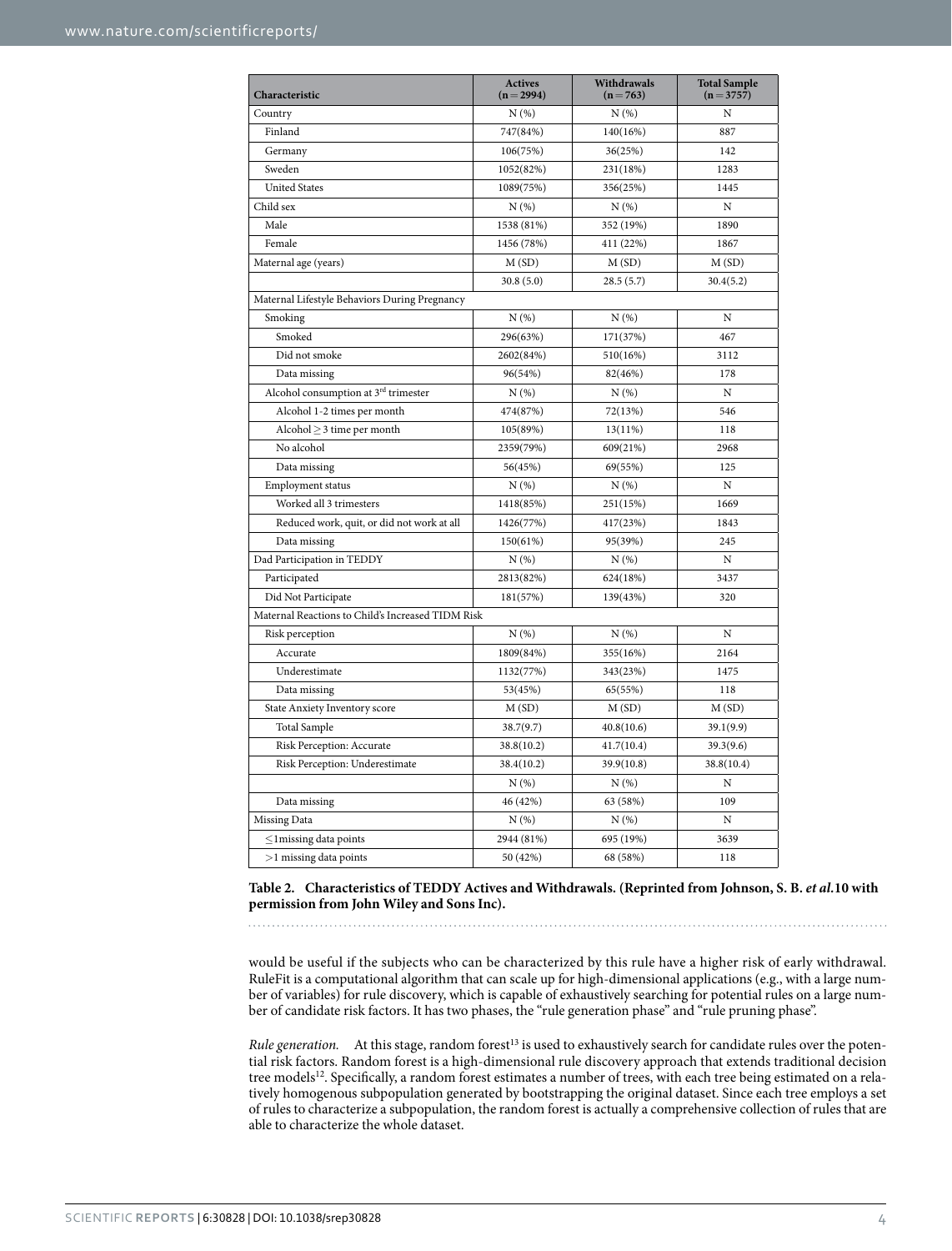

<span id="page-4-0"></span>

*Rule pruning.* As a heuristic and exhaustive search approach, the random forest may produce a large number of rules that can be redundant or irrelevant to predicting early withdrawal due to overfitting. To address this, the sparse regression model<sup>16[,17](#page-9-7)</sup> can be applied to select a minimum set of risk-predictive rules, by using all the potential rules as predictors and the withdrawal status as the outcome. The sparse regression model is a high-dimensional variable selection model that can be applied on a large number of variables, and has been widely used in bioinformatics and systems biology<sup>[18,](#page-9-8)19</sup>.

In what follows, we illustrate the details of how the RuleFit method uses the three models, the decision tree, random forest, and sparse linear regression models, in the rule generation stage and the rule pruning stage:

*Stage 1 of RuleFit - Rule generation.* Rule generation is computationally challenging, since the number of potential rules grows exponentially in relationship to the number of risk factors. Given such a large number of potential rules, an intelligent rule generator is needed to narrow down the search by effectively detecting high-quality risk-predictive rules. Decision tree learning method provides such an intelligent rule generator. A decision tree is a technique for segmenting the population into different subgroups using a set of rules. For example, we use the decision tree model for analyzing the TEDDY dataset to divide the population into homogeneous subgroups based on the percentage of study withdrawals in each subgroup. The decision tree model is a nonparametric method that automatically explores the given risk factors and their interactions for a tree that has high accuracy in predicting study withdrawal. In our analysis, as shown in [Fig. 1](#page-4-0), three subgroups with distinct risk levels are identified and can be characterized by rules defined by maternal age, smoking status, number of missing data, and a geographical indicator for Finland. For example, the leftmost node characterizes a subgroup of subjects, in which all of them have Maternal age <27.5 and Finland= NO. The risk of study withdraw in this subgroup is 0.38. This analysis demonstrates that the decision tree model is a powerful tool for detecting the subgroups that can be characterized by rules. Note that, the cut-off value of each factor used in [Fig. 1](#page-4-0) is automatically determined by the Recursive Partitioning Algorithm (RPA).

One limitation of the decision tree is that only exclusive rules can be identified. For instance, the decision tree in [Fig. 1](#page-4-0) implies that each participant can only be characterized by one single rule, which doesn't consider the possibility that a participant may have multiple risk patterns characterized by different factors or different interactions between factors. As a remedy, random forest<sup>13</sup> is a high-dimensional rule discovery approach that extends traditional decision tree models. It estimates a number of trees: in each iteration, we estimate a decision tree on a bootstrapped sample of the training set, and this process iterates until the pre-specified number of trees is achieved<sup>[13](#page-9-3)</sup>.

To understand the random forest, it is worth mentioning that the essence of this iterative procedure is to generate a large number of substantially different trees, since the more similar the trees are, the less advantage estimating multiple trees has. In order to achieve this goal, randomization methods are used, which is the reason for the name "random forest". Specifically, in estimating each tree, the bootstrap technique is used for generating a different training sample by randomly reweighting the original dataset. Subsequently, in the estimation of each tree, a subset of risk factors is randomly selected for estimating the tree. Therefore, as each tree is built for a sub-population using a subset of risk factors, the heterogeneity of the participants is well addressed in the random forest model, increasing the likelihood of detecting meaningful risk-predictive rules for different subgroups[13](#page-9-3). As each tree can be decomposed to a number of rules, e.g., in [Fig. 1,](#page-4-0) we could extract at least five rules while each rule corresponds to a leaf node in the tree, with random forest we could collect many rules.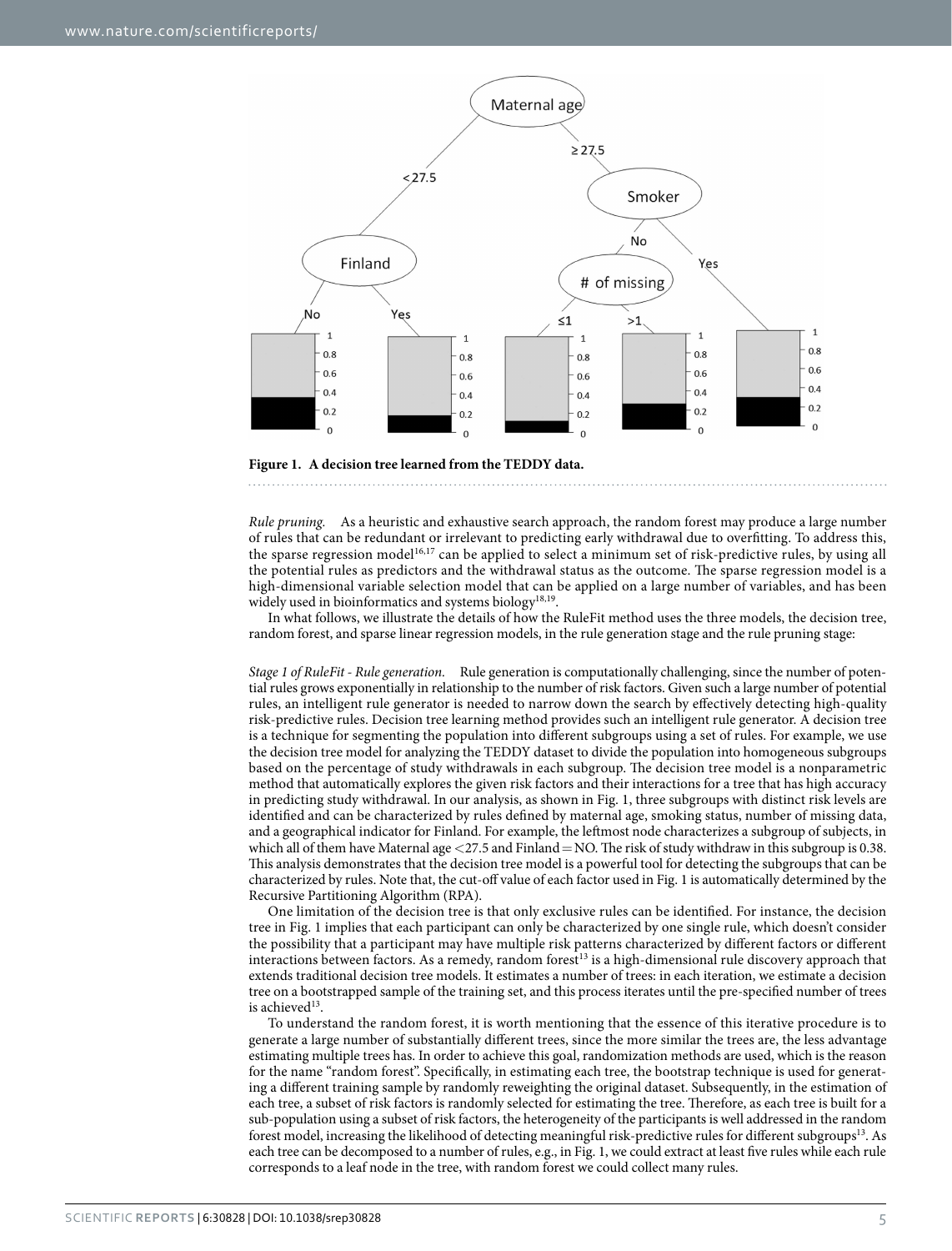

<span id="page-5-0"></span>

*Stage 2 of RuleFit - Rule pruning.* Rule pruning is essentially a procedure of selecting a subset of rules out of a pool of *q* candidate rules, denoted as  $R = [R_1, R_2, \ldots, R_q]$ , which are predictive to the output variable *Y*. This problem is particularly challenging in high-dimensional settings where we have a large number of generated rules and *q* is large. One solution to select the most critical rules is to adopt the *Least Absolute Shrinkage Selection Operator*  $(LASSO)<sup>16</sup>$  $(LASSO)<sup>16</sup>$  $(LASSO)<sup>16</sup>$ , which is a sparse linear regression model that is capable of identifying a subset of relevant variables out of a huge list of candidate variables. Specifically, the formulation of LASSO is

$$
\min_{\beta} \|Y - R\beta\|_2^2 + \lambda \|\beta\|_1. \tag{1}
$$

Here, the square error term,  $||Y - R\beta||_2^2$  is used to measure the model fit. The L1-norm penalty term  $||\beta||_1$  (16), defined as the sum of the absolute values of all elements in *β*, is used to measure the complexity of the regression model. The user-specified penalty parameter, *λ*, aims to achieve an optimal balance between the model fitness and model complexity – larger  $λ$  will result in sparser estimate for  $β$ . It has been shown that LASSO is consistent on variable selection both from theoretical research<sup>[16](#page-9-6)</sup> and empirical studies<sup>17-20</sup>. Efficient algorithms have been developed to solve the optimization problem, such as the shooting algorithm<sup>16</sup>, proximal gradient algorithms<sup>17</sup>, etc. Through LASSO, we expect that the rules with critical risk factor patterns will be identified with controlled redundancy. In our study, since the output variable *Y*, i.e., the withdrawal status, is a binary variable, the sparse logistic regression<sup>17</sup> is a better choice than linear regression, which can be readily implemented in the R package of RuleFit<sup>[14](#page-9-2)</sup>.

In summary, RuleFit is computationally efficient since efficient algorithms have been developed for both Random Forest and sparse linear regression models. RuleFit has an automated cross-validation procedure for tuning its parameters, such as the number of trees, the size of the trees and the penalty parameter *λ* in LASSO, which can be used to obtain a set of high-quality rules. More details about RuleFit can be found in<sup>14</sup>. [Figure 2](#page-5-0) also provides a schematic description of the Rulefit algorithm.

#### **Results**

**Identified risk-predictive rules.** [Table 3](#page-6-0) provides the risk-predictive rules identified by the RuleFit algorithm for the Active and Withdrawn families used in the previous logistic regression analysis<sup>10</sup>. The risk factors identified in the risk-predictive rules are the same as those identified in the previous logistic regression analysis: demographic factors including maternal age and country, maternal lifestyle factors during pregnancy including as smoking, drinking, and working outside the home, psychosocial factors including the mother's perception of the child's risk and her anxiety about the child's risk, dad participation, and the number of missing data points. In addition, the interaction between the state anxiety inventory score with the risk perception accuracy found in the previous study, which further validated in the rule-based analysis (see [Table 1](#page-2-0) and [Table 3\)](#page-6-0). However, the rule-based analysis was more powerful at detecting the interactions between the risk factors. In addition, the rulebased approach identified the number of negative life events as a risk factor, a variable that was not significant in the prior logistic regression analysis. And the rule-based approach found no significant role for child gender, which had a weak effect in the prior analysis (see [Table 3](#page-6-0)). Note that the rules shown in [Table 3](#page-6-0) were identified by LASSO from more than 2000 candidate rules generated by random forest.

**Investigation of the risk levels of endorsing the risk patterns.** We next investigated the risk level of endorsing each of the rules by computing the study withdrawal rate for each subgroup that endorsed a rule. [Figure 3](#page-6-1) illustrates the withdrawal rates of each of the eight identified rules as well as the overall withdrawal rate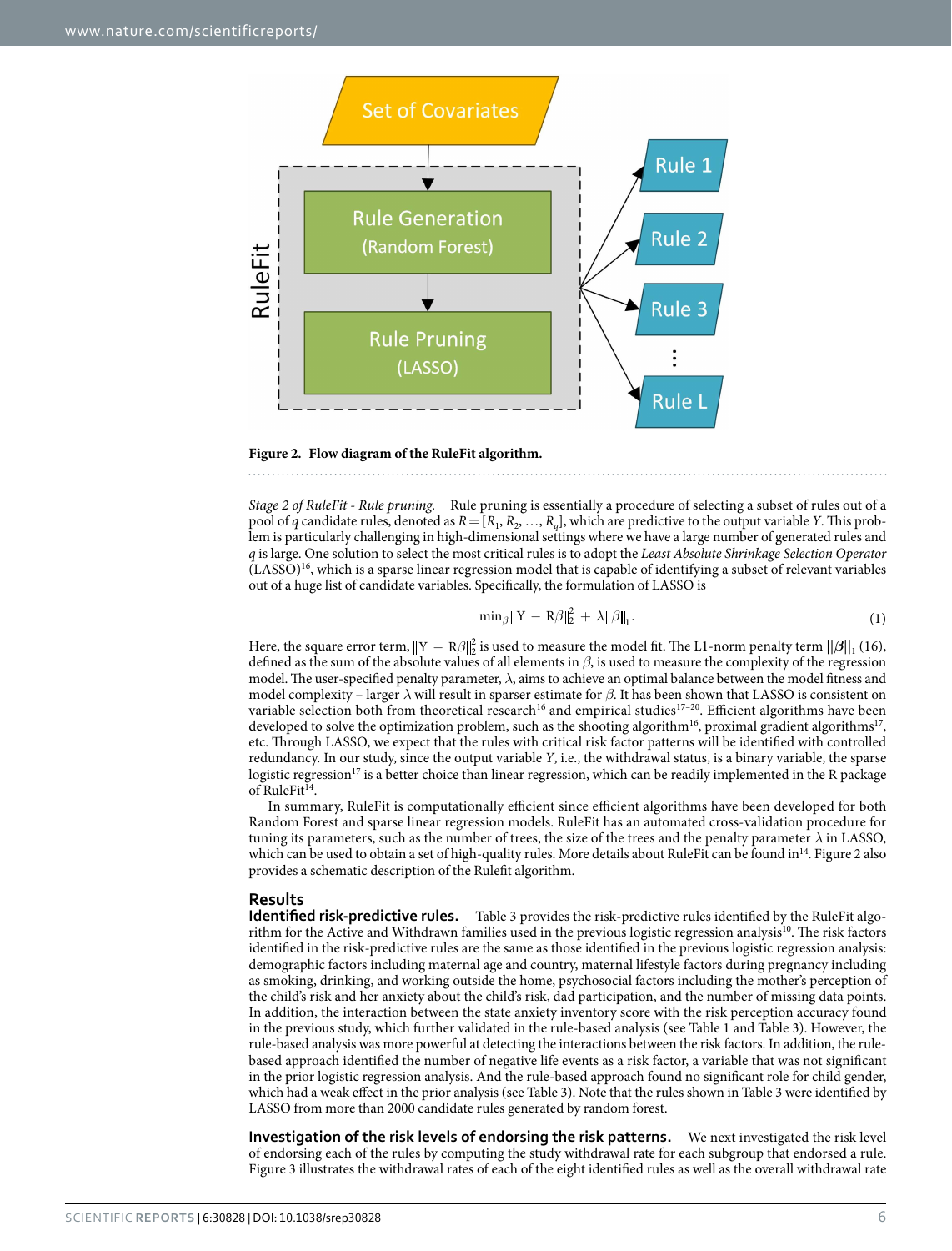<span id="page-6-0"></span>

| Rule 1 (risk increasing rule)                                                                                | Rule 2 (risk increasing rule)                                                                                                           |  |  |  |
|--------------------------------------------------------------------------------------------------------------|-----------------------------------------------------------------------------------------------------------------------------------------|--|--|--|
| Maternal age $\langle 27.5 \text{ Finland} = \text{NO}$                                                      | Smoker during pregnancy = YES Accurate risk<br>$perception = NO State anxiety inventory score > 45$                                     |  |  |  |
| Rule 3 (risk increasing rule)                                                                                | Rule 4 (risk increasing rule)                                                                                                           |  |  |  |
| State anxiety inventory score >45 Dad<br>$participation = NO$                                                | Maternal age $\langle 27.5 \text{ Accurate risk perception} = \text{NO}$<br>Alcohol consumption in last trimester <2 times per<br>month |  |  |  |
| Rule 5 (risk decreasing rule)                                                                                | Rule 6 (risk decreasing rule)                                                                                                           |  |  |  |
| Worked all trimesters = YES Smoker during<br>$pregnancy = NO$                                                | Finland = NO Alcohol consumption in last trimester $>0$<br>Number of negative events $<$ 2                                              |  |  |  |
| Rule 7 (risk decreasing rule)                                                                                | Rule 8 (risk decreasing rule)                                                                                                           |  |  |  |
| Smoker during pregnancy $=$ NO State anxiety inventory<br>score $<$ 45 Number of missing data points $<$ = 1 | Maternal age $> 27.5$ Smoker during pregnancy $=$ NO<br>Number of missing data points $\lt = 1$                                         |  |  |  |

#### **Table 3. The 8 rules identified by the RuleFit method.**



<span id="page-6-1"></span>**Figure 3. Proportion of early withdrawal of the eight rules and the overall population.**

of the whole study population. The number of subjects in each subgroup is also shown in the figure. It is clear that endorsing any of the first four rules will boost the risk of early withdrawal dramatically, while endorsing any of the later four rules will help decrease the risk significantly. Approximately 10 percent of the study population did not fall into any subgroup and their withdrawal rates were relatively high. It could be possible that there are other important subgroups that were not detectable with the available measures. It could also be possible that for this small group the RuleFit is not powerful enough to detect any significant rules, indicating the need for more powerful rule methods. Moreover, it is possible that because the dropout mechanism could be very complicated and involves many aspects such as socioeconomic and psychological factors, the existence of this subgroup indicates a certain level of unpredictability for some cases.

**Investigation of the redundancy of the rules.** One important technical issue in the rule-based analysis is the control of redundancy of the rules. Two rules are redundant if a participant endorses one rule, this participant will endorse the other rule. Obviously, it is less desirable to have two rules that largely overlap with each other. We investigated the redundancy of the 8 rules and presented the results in [Fig. 4. Figure 4](#page-7-0) can be read in this way: the pie graph on row *i* (corresponds to rule *i*) and column *j* (corresponds to rule *j*) records the proportion of the participants endorsing rule i who also endorse rule j. It can be seen that, the overall redundancy of the rules is slight, although there are some correlations between some rules, such as rule 1 and rule 4, rule 5 and rule 7. The reason for a correlation between two rules may be that both rules share some common risk factors, e.g., both rule 1 and rule 4 involve maternal age<27.5 in their definitions.

#### **Discussion**

In this article, the rule-base analysis<sup>14</sup> has been proposed to enrich the toolbox of epidemiological intervention studies that have been relying on regression models. We used data from the TEDDY study and demonstrated that the rule-based analysis can effectively identify risk-predictive rules from the psychosocial, demographic, and behavioral risk factors. The 8 identified rules are found predictive of early withdrawal during the first year of the TEDDY study. The 8 rules involve different sets of risk factors, highlighting the different nature of the withdrawal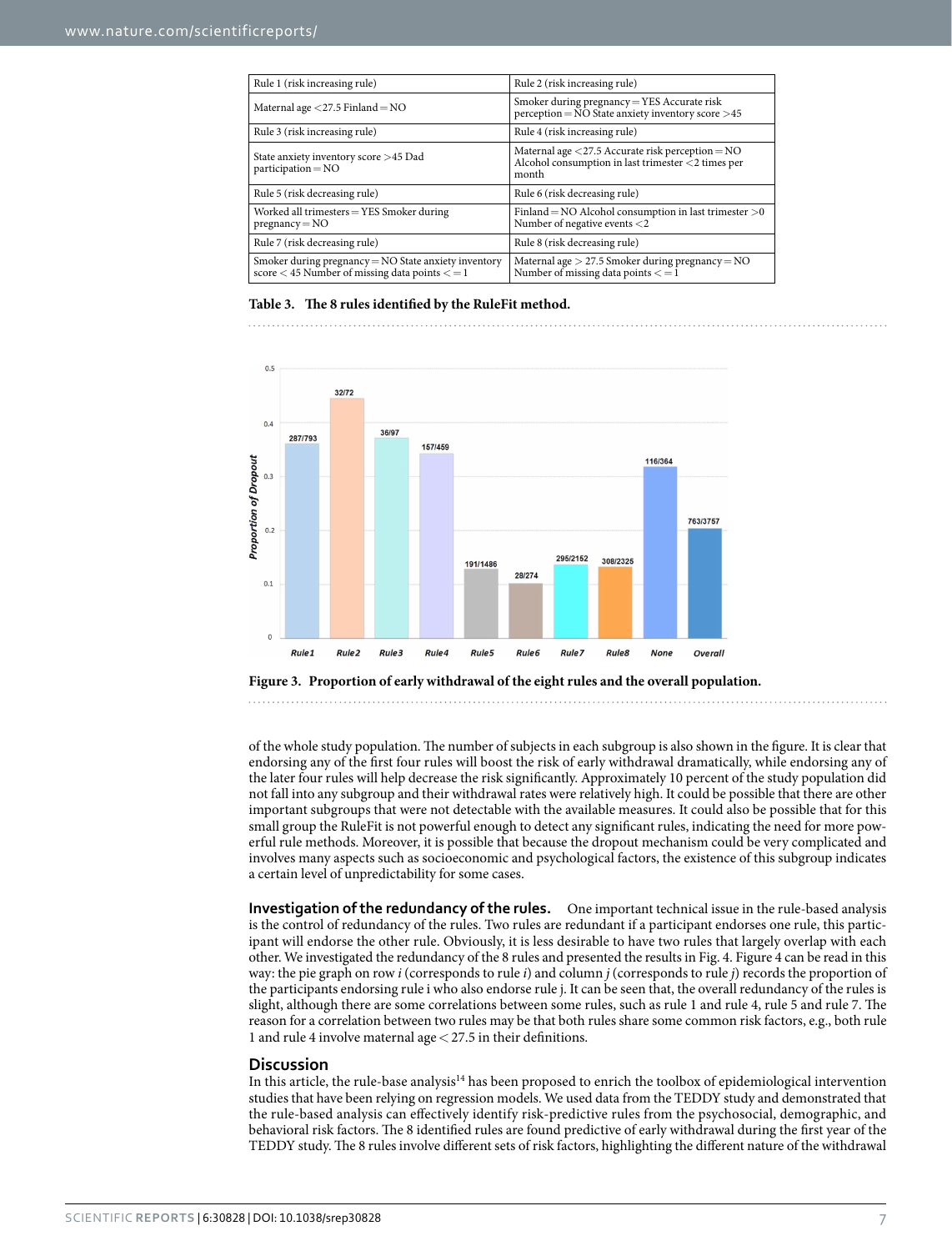

<span id="page-7-0"></span>**Figure 4.** I**nvestigation of the redundancy of the 8 rules. The pie graph on row (corresponds to rule) and column (corresponds to rule j) records the proportion of the participants endorsing rule i who also endorse rule.**

risk for each of these subgroups. Note that these 8 rules are not exclusive, giving the flexibility that an individual can show multiple risk patterns simultaneously.

We also compared the rule-based analysis with the previous analysis that was conducted on the same data<sup>10</sup>. We found that both methods detected almost the same suite of risk factors, providing validation of our rule-base analysis. Note that the previous analysis only identified the average effects of these risk factors across the whole population, without considering how these risk factors interact with each other in determining the risk of early withdrawal. Although it identified the interaction between the mother's state anxiety inventory score and her risk perception accuracy, many other interactions remained undetected. The rule-based analysis was superior at detecting multiple interactions between the risk factors, in addition to the interaction between the mother's state anxiety inventory score and her risk perception accuracy.

As each rule characterizes a distinct risk pattern that consists of different risk factors, a further investigation of the particular characteristics of each rule may help identify the special health needs of the subgroup whose members endorse this rule, leading to tailored interventions. For example, as revealed in rule 3, for mothers who are highly anxious about their child's T1D risk with a state anxiety inventory score >45, the lack of participation of the father increases the risk of study withdrawal. In an effort to tailor an intervention to this specific subgroup, a study nurse might be assigned to the family having this risk pattern to enhance the psychological support for the mother and encourage the participation of the father. On the other hand, the rules are also helpful for developing general-purpose interventions. For instance, as smoking during pregnancy was important in multiple rules, investigations may be conducted to understand why this behavior is related to the risk of study withdrawal. If smoking during pregnancy was found to be an indicator of less health-conscious attitudes, a tailored intervention might be developed for mothers who smoked during pregnancy to increase their health consciousness in an effort to reduce her risk of study withdrawal. As tailored interventions are developed and deployed, it is also important to evaluate the efficacy of these interventions for the subgroups separately, in order to identify the best intervention strategy for each subgroup.

The rule-based analysis also identified the negative life events as a risk factor of the early withdrawal, which was not detected by the logistic regression model used in the previous study<sup>10</sup>. Previous studies have linked negative life events with immune system functioning<sup>21,22</sup> and the onset of T1DM<sup>23,24</sup>. While the mechanism underlying the linkage between the negative life events and study withdrawal remains unknown, it is reasonable to expect that mothers experiencing numerous negative life stresses may not have the personal resources to remain in the study. Certainly tailoring an intervention to this subgroup of individuals seems warranted.

The rule-based method has a number of advantages when handling complex datasets. It can be used with a mix of nominal, ordinal, count or continuous variables and it can combine a mixture of variables—demographic, biological, psychological—without interpretation difficulty. Also, as rules are scale independent, data do not need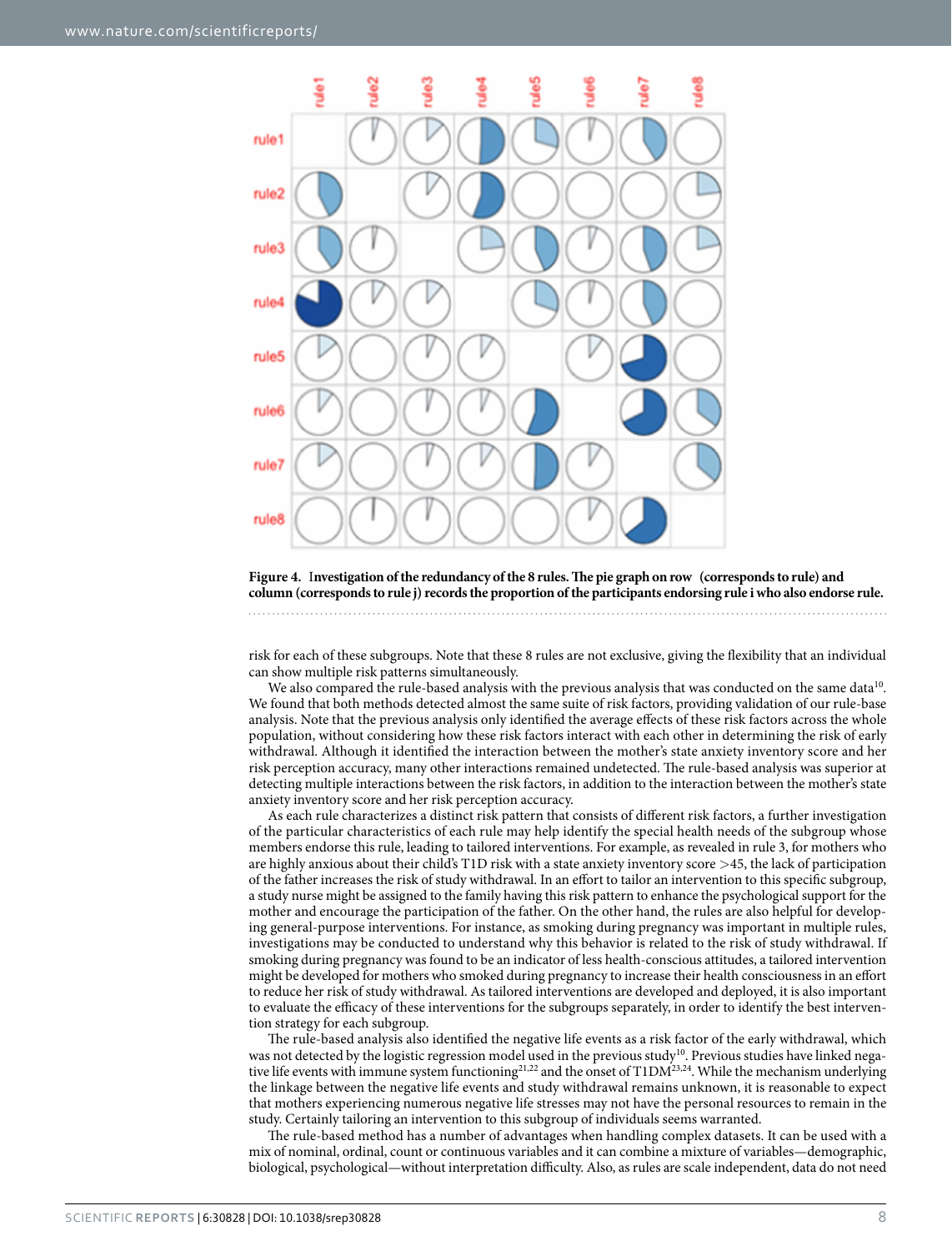to be standardized. Finally, the rules will permit some individuals to be classified on the basis of only one, or at most a few, risk factors, whereas risk scores derived from regression models require that all the risk factors are available.

There are limitations of the rule-based approach for epidemiologic studies. First, it is not suitable for studying the overall impact of a single independent variable on the outcome variable. This is because a single independent variable may play a role in multiple rules, which results in difficulty to investigate its overall effect on the whole population. Also, domain insight is very important in the identification of the rules using RuleFit. Due to the automatic nature of the rule-based approach, it is tempting to simply enter all the possible candidate variables into the program without justification of which independent variables should be considered. It has been recommended in the literature<sup>[25](#page-9-14)</sup> that the prior knowledge regarding the relationship between the independent and dependent variables should be incorporated with the rule-based models. One of the reasons the rule-based approach yielded remarkably similar findings to the logistic regression approach in terms of identifying risk factors per se, is that considerable thought was put into variable selection and measurement. Rule-based models should not be used for blind exploration of large data sets and should benefit from domain experts' supervision. We agree that a general guidance to use machine learning models for analyzing complex dataset such as TEDDY data is that the new tool should be appropriate to the research question. This is actually one main motivation for our study. As with most observational studies, a significant amount of variation exists among TEDDY subjects. Conventional models such as the logistic regression model cannot sufficiently characterize these variations, since logistic regression model essentially aims to characterize the average effects of the risk factors on a homogeneous population. It is reasonable to suspect that TEDDY population consists of a mix of heterogeneous subpopulations while interactions between variables are essential to define and understand these subpopulations. Thus, the main motivation of this study is to demonstrate the utility of the rule-based approach for analyzing complex datasets such as TEDDY data. Moreover, TEDDY data exhibits some other significant challenges to conventional models that the rule-based method can easily handle as we have articulated above.

Through this study, one of our co-authors (who has been a pediatric psychiatrist for many years and led the previous study on the same dataset using logistic regression model<sup>[10](#page-9-5)</sup>) found that the rule-based method could be a valuable new tool to augment conventional hypothesis-driven research, particularly when theory-driven researchers have limited insight or detailed knowledge about the dataset to be analyzed (e.g., this is very likely as contemporary epidemiologists need to analyze datasets with a diverse set of variables that include traditional epidemiological variables as well as genetic variables (such as SNP variants), virus exposures, omics variables, etc.). Together with the fact that the current study has demonstrated that the rule-based approach could identify risk factors that are consistent with the previous hypothesis-driven research, our study implies that, for those complex datasets, the rule-based method could be used to initiate the analysis process to identify unknown but informative patterns from the dataset that may help theory-driven researchers to generate new hypothesis and better formulate their studies. To facilitate this role, we draw the following practical guidance for how to integrate the rule-based analysis methods into the existing epidemiological toolbox. If there is a strong premise that multiple subgroups may exist in the dataset, the rule-based method could be a very useful approach. On the other hand, subgroups may vary from dataset to dataset, and the rules (and the risk factors involved in these subgroups) identified by the rule-based method may vary from dataset to dataset as well. It is important to understand that the rule-based method is a customized method that is tailored for analyzing an individual dataset, so whether or not the results identified from one dataset could be generalized to another dataset depends on the subgroup structure of the new dataset. While flexibility of an analytic method usually comes with risk of overfitting, a customized method also needs customized expertise or solid domain knowledge of the dataset. Finally, rule-based methods can be considered as opportunistic methods that aim to discover positive patterns, but the results identified by rule-based methods are not necessary exclusive. For example, it is possible that there are more rules besides the eight rules identified from TEDDY cohort by the RuleFit.

In summary, we believe that the rule-based approach will be useful in many epidemiologic studies, particularly with heterogeneous populations consisting of subgroups of individuals. The distinct risk factors that define each subgroup could also reflect a different mechanism of withdrawing from the study, leading to development of different intervention strategies. Besides the utility in designing tailored intervention, it can also help with the prioritization of the intervention targets, e.g., we could choose eliminate a particularly high-risk subgroup at the beginning of a clinical study. Note that the RuleFit algorithm introduced here is one example from a huge array of the rule-based methods that are promising for epidemiologic research in general. How to properly adopt them for addressing the increasing analytic challenges in epidemiologic studies will be an important future research topic. Also, we will investigate how to build predictive models based on the discovered rules, and further validate its predictive performance on another validation dataset that is being collected at TEDDY study.

#### **References**

- <span id="page-8-0"></span>1. Greenland, S., Gago-Dominguez, M. & Castelao, J. E. The value of risk-factor ("black-box") epidemiology. *Epidemiology* **15,** 529–535 (2004).
- <span id="page-8-1"></span>2. Evans, L. K. Knowing the patient: the route to individualized care. *J. Gerontol. Nurs.* **22,** 15–19; quiz 52 (1996).
- 3. Radwin, L. & Alster, K. Individualized nursing care: an empirically generated definition. *Int. Nurs. Rev.* **49,** 54–63 (2002).
- 4. Ryan, P. & Lauver, D. R. The efficacy of tailored interventions. *Journal of Nursing Scholarship* **34,** 331–337 (2002).
- 5. Whittemore, R. Consequences of Not" Knowing the Patient". *Clinical Nurse Specialist* **14,** 75–81 (2000).
- <span id="page-8-5"></span><span id="page-8-2"></span>6. Susser, M. Does risk factor epidemiology put epidemiology at risk? Peering into the future. *J. Epidemiol. Community Health* **52,** 608–611 (1998).
- <span id="page-8-3"></span>7. Skrabanek, P. Risk factor epidemiology: Science or non-science. *Social Affairs Unit, Health, Lifestyle and Environment: Countering the Panic, London: Social Affairs Unit* (1991).
- <span id="page-8-4"></span>8. Seigel, D. G. & Greenhouse, S. W. Multiple relative risk functions in case-control studies. *Am. J. Epidemiol.* **97,** 324–331 (1973).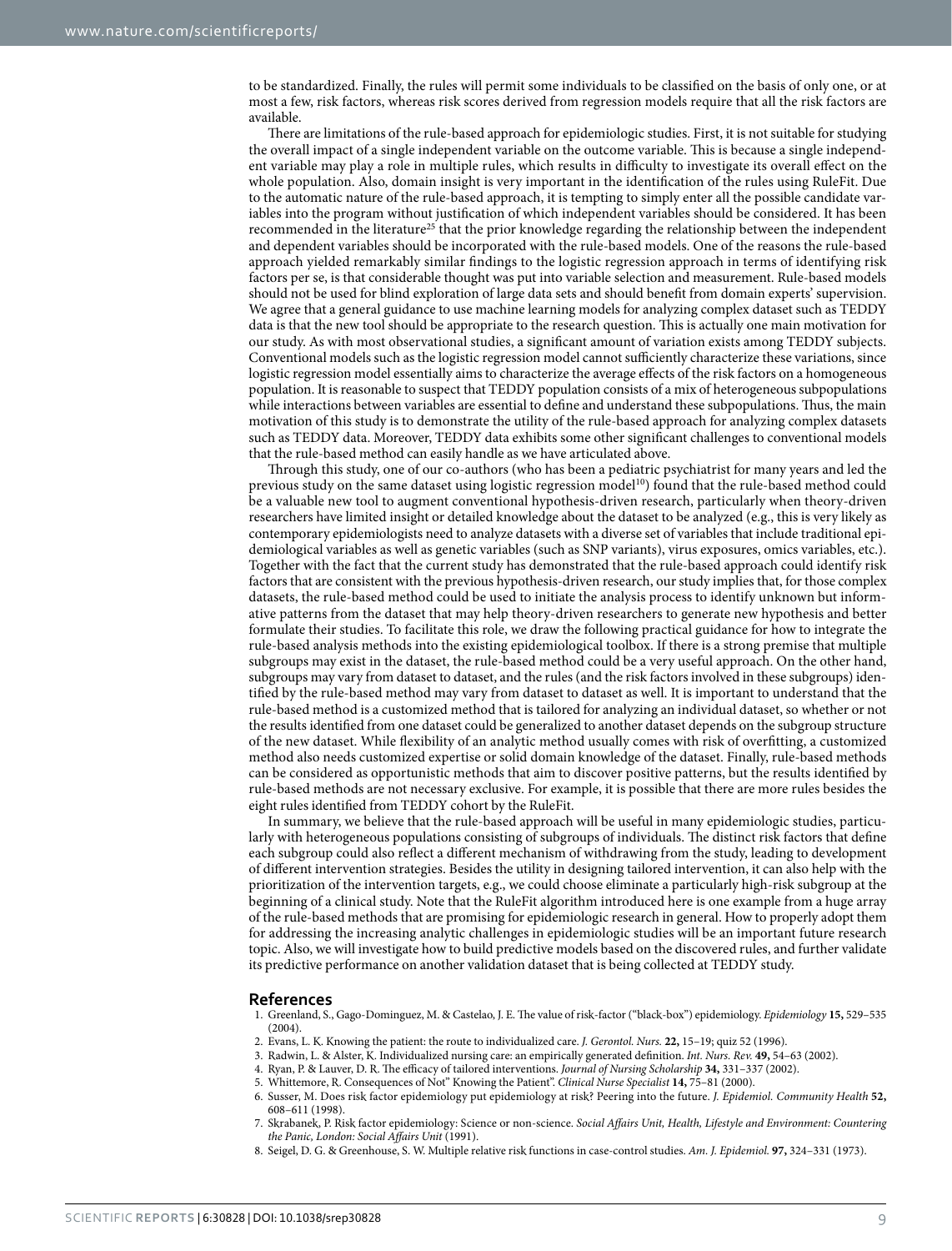- 9. Petronis, K. R., Samuels, J., Moscicki, E. K. & Anthony, J. C. An epidemiologic investigation of potential risk factors for suicide attempts. *Soc. Psychiatry Psychiatr. Epidemiol*. **25,** 193–199 (1990).
- <span id="page-9-5"></span>10. Johnson, S. B. *et al.* The Environmental Determinants of Diabetes in the Young (TEDDY) study: predictors of early study withdrawal among participants with no family history of type 1 diabetes. *Pediatric diabetes* **12,** 165–171 (2011).
- <span id="page-9-0"></span>11. Johnson, S. B. *et al.* At high risk for early withdrawal: using a cumulative risk model to increase retention in the first year of the TEDDY study. *J. Clin. Epidemiol.* **67,** 609–611 (2014).
- <span id="page-9-1"></span>12. Rokach, L. & Maimon, O. *Data mining with decision trees: theory and applications* (World Scientific, 2008).
- <span id="page-9-3"></span><span id="page-9-2"></span>13. Breiman, L. Random forests. *Mach. Learning* **45,** 5–32 (2001).
- 14. Friedman, J. H. & Popescu, B. E. Predictive learning via rule ensembles. *The Annals of Applied Statistics*, 916–954 (2008).
- <span id="page-9-4"></span>15. TEDDY Study Group. The Environmental Determinants of Diabetes in the Young (TEDDY) study: study design. *Pediatr. Diabetes* **8,** 286–298 (2007).
- <span id="page-9-6"></span>16. Tibshirani, R. Regression shrinkage and selection via the lasso. *Journal of the Royal Statistical Society.Series B* (*Methodological*) 267–288 (1996).
- <span id="page-9-7"></span>17. Liu, J., Chen, J. & Ye, J. *Large-scale sparse logistic regression* (Proceedings of the 15th ACM SIGKDD international conference on Knowledge discovery and data mining, ACM, 2009).
- <span id="page-9-8"></span>18. Wu, T. T., Chen, Y. F., Hastie, T., Sobel, E. & Lange, K. Genome-wide association analysis by lasso penalized logistic regression. *Bioinformatics* **25,** 714–721 (2009).
- <span id="page-9-9"></span>19. Kim, S., Sohn, K. A. & Xing, E. P. A multivariate regression approach to association analysis of a quantitative trait network. *Bioinformatics* **25,** i204–i212 (2009).
- 20. Ma, S., Song, X. & Huang, J. Supervised group Lasso with applications to microarray data analysis. *BMC Bioinformatics* **8,** 60 (2007).
- <span id="page-9-10"></span>21. Leclere, J. & Weryha, G. Stress and auto-immune endocrine diseases. *Hormone Research in Paediatrics* **31,** 90–93 (1989). 22. Saravia-Fernandez, F., Durant, S., Hasnaoui, A. E., Dardenne, M. & Homo-Delarche, F. Environmental and experimental procedures
- <span id="page-9-11"></span>leading to variations in the incidence of diabetes in the nonobese diabetic (NOD) mouse. *Autoimmunity* **24,** 113–121 (1996).
- <span id="page-9-12"></span>23. Slawson, P. F., Flynn, W. R. & Kollar, E. J. Psychological factors associated with the onset of diabetes mellitus. *JAMA* **185,** 166–170 (1963).
- <span id="page-9-13"></span>24. Thernlund, G. M. *et al.* Psychological stress and the onset of IDDM in children. *Diabetes Care* **18,** 1323–1329 (1995).
- <span id="page-9-14"></span>25. Marshall, R. J. The use of classification and regression trees in clinical epidemiology. *J. Clin. Epidemiol.* **54,** 603–609 (2001).

#### **Acknowledgements**

This work was funded by U01 DK63829, U01 DK63861, U01 DK63821, U01 DK63865, U01 DK63863, U01 DK63836, U01 DK63790, UC4 DK63829, UC4 DK63861, UC4 DK63821, UC4 DK63865, UC4 DK63863, UC4 DK63836, UC4 DK95300, and UC4 DK100238, and Contract No. HHSN267200700014C from the National Institute of Diabetes and Digestive and Kidney Diseases (NIDDK), National Institute of Allergy and Infectious Diseases (NIAID), National Institute of Child Health and Human Development (NICHD), National Institute of Environmental Health Sciences (NIEHS), Juvenile Diabetes Research Foundation (JDRF), and Centers for Disease Control and Prevention (CDC). This work supported in part by the NIH/NCATS Clinical and Translational Science Awards to the University of Florida (UL1 TR000064) and the University of Colorado (UL1 TR001082). The authors thank the funding for this project provided by JDRF (1-PNF-2014-151-A-V).

#### **Author Contributions**

S.B.J. provided the manuscript that served as a basis of the study; she provided the idea for the analysis. S.H. did the design of the paper and wrote the manuscript, he mentored the graduate student in the analysis. M.H. carried out programming and running statistical analysis of data, interpreting the results and preparing the manuscript. X.Q. contributed in the design, analysis and drafting the manuscript. K.F.L. and K.V. provided the concept and design of the study, and did the critical review. TEDDY approved the study and provided the data.

#### **Additional Information**

**Competing financial interests:** The authors declare no competing financial interests.

**How to cite this article**: Haghighi, M. *et al.* A Comparison of Rule-based Analysis with Regression Methods in Understanding the Risk Factors for Study Withdrawal in a Pediatric Study. *Sci. Rep.* **6**, 30828; doi: 10.1038/ srep30828 (2016).

This work is licensed under a Creative Commons Attribution 4.0 International License. The images or other third party material in this article are included in the article's Creative Commons license, unless indicated otherwise in the credit line; if the material is not included under the Creative Commons license, users will need to obtain permission from the license holder to reproduce the material. To view a copy of this license, visit <http://creativecommons.org/licenses/by/4.0/>

© The Author(s) 2016